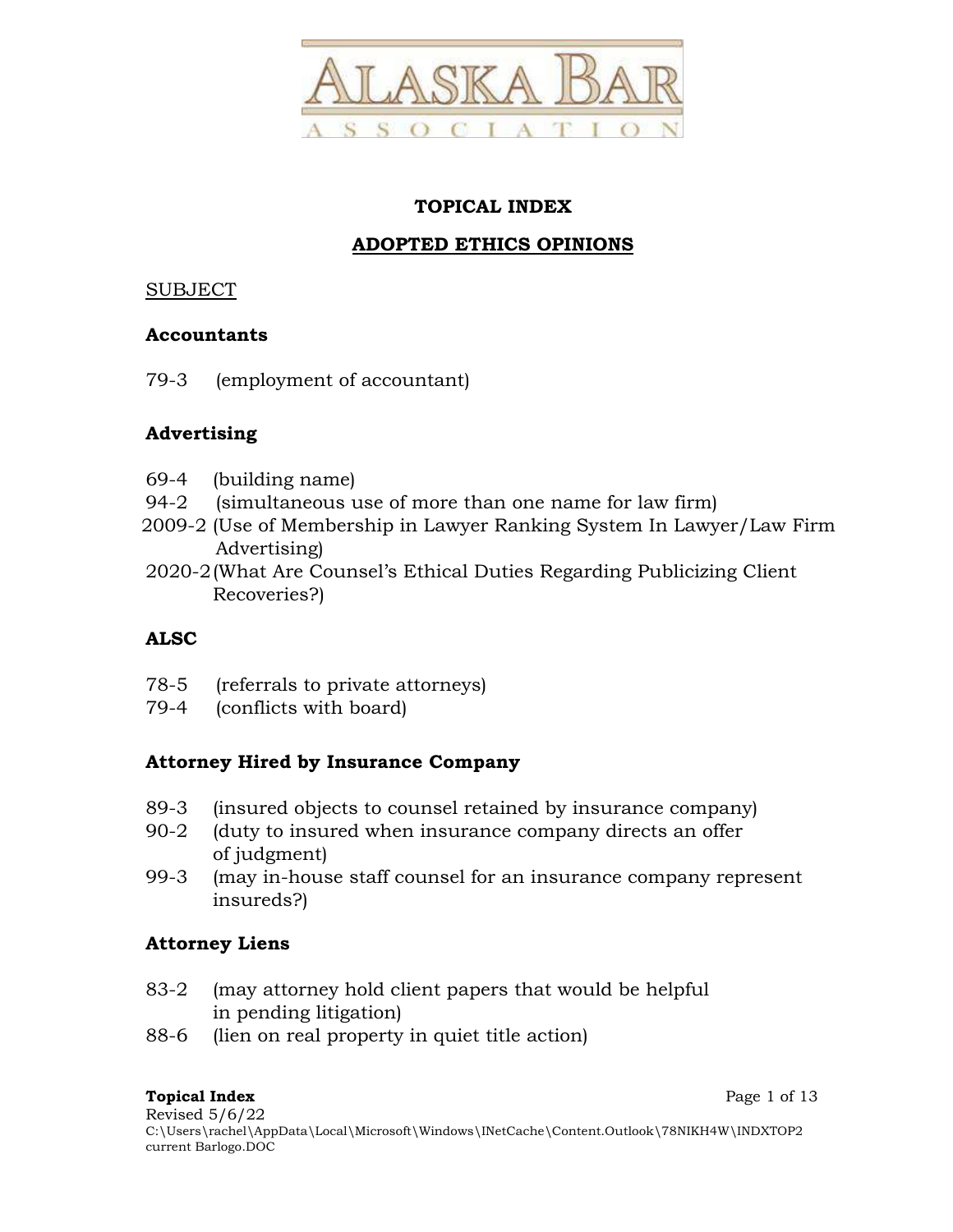2012-1 (May a Lawyer Record an Attorney's Lien (AS 34.35.430) Against a Client's Real Property)

**Billing** (see "Fees")

## **Breathalyzer Test**

84-1 (advice to defendant)

## **Business Records**

2008-1 (electronic copies; client records)

## **Client Confidences**

- 83-3 (perjury by former client)
- 84-9 (draft documents)
- 85-4 (guardian ad litem confidentiality)
- 85-6 (client names)
- 86-2 (creditor's committee)
- 86-3 (referral to credit bureau) *(reaffirmed 2000-3)*
- 93-3 (disclosing information on IRS Form 8300)
- 95-1 (propriety of shop talk and courtesy copies)
- 95-3 (obligation of appointed defense counsel to reveal change in client's financial position affecting eligibility)
- 96-5 (propriety of signing "attorney's representation" in settlement agreements)
- 97-1 (unsolicited contact by opposing party)
- 98-2 (communication by e-mail)
- 99-1 (insurer requests attorney to send billing to outside auditor without informed consent of insured)
- 2000-2 (effect of confidential settlement agreement on precluding further representation for subsequent clients)
- 2000-3 (reaffirmation of 86-3 re: referral to credit bureau)
- 2005-1 (client's intent to commit suicide)
- 2006-3 (disclosure of insurance defense attorney bills to non-insurer contractors for screening)
- 2014-3 (cloud computing)
- 2018-1 (email correspondence with opposing counsel while sending a copy to the client)
- 2020-1 (multiple representation; mid-deposition representation)

#### **Topical Index** Page 2 of 13

Revised 5/6/22 C:\Users\rachel\AppData\Local\Microsoft\Windows\INetCache\Content.Outlook\78NIKH4W\INDXTOP2 current Barlogo.DOC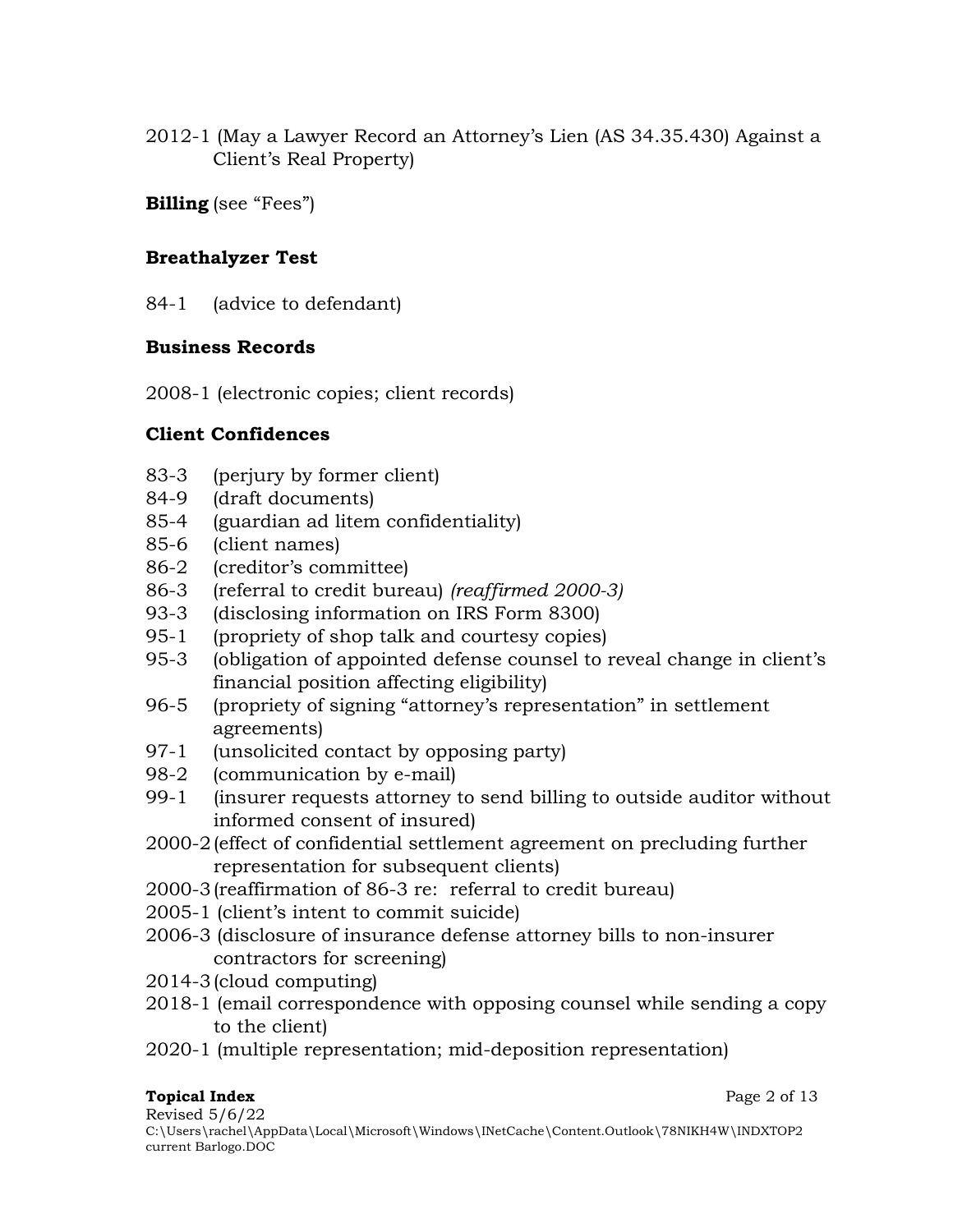## **Client's Funds**

- 80-1 (duty to third party) *(vacated in part by 86-4)*
- 86-4 (duty to third parties *vacating in part 80-1*)
- 90-3 (disposition of client funds when client can't be located)
- 92-3 (Clarification of EO 86-4 regarding attorney's duty when dispute arises concerning the rights of third parties to client funds in the possession of attorney)
- 93-3 (disclosing information on IRS Form 8300)
- 98-3 (obligation of lawyer to honor writ of execution against client funds in the lawyer's trust account)
- 2012-2 (deposit of advanced fee retainers in client trust account)

## **Client Instructions**

2006-2 (when lawyer disagrees with client instructions) 2011-4 (when client in criminal appeal can't be contacted)

## **Client Property**

90-3 (disposition of client funds when client can't be located) 2015-2 (obligation to hold unsolicited client documents or property)

## **Client Under Disability**

- 87-2 (representation of person under disability)
- 94-3 (representation of client under disability

2005-1 (client's intent to commit suicide)

## **Collaborative Law Practice**

2011-3 (collaborative law practice)

## **Communication with Client**

2011-4 (when client in criminal appeal can't be contacted)

2018-1 (email correspondence with opposing counsel while sending a copy to the client)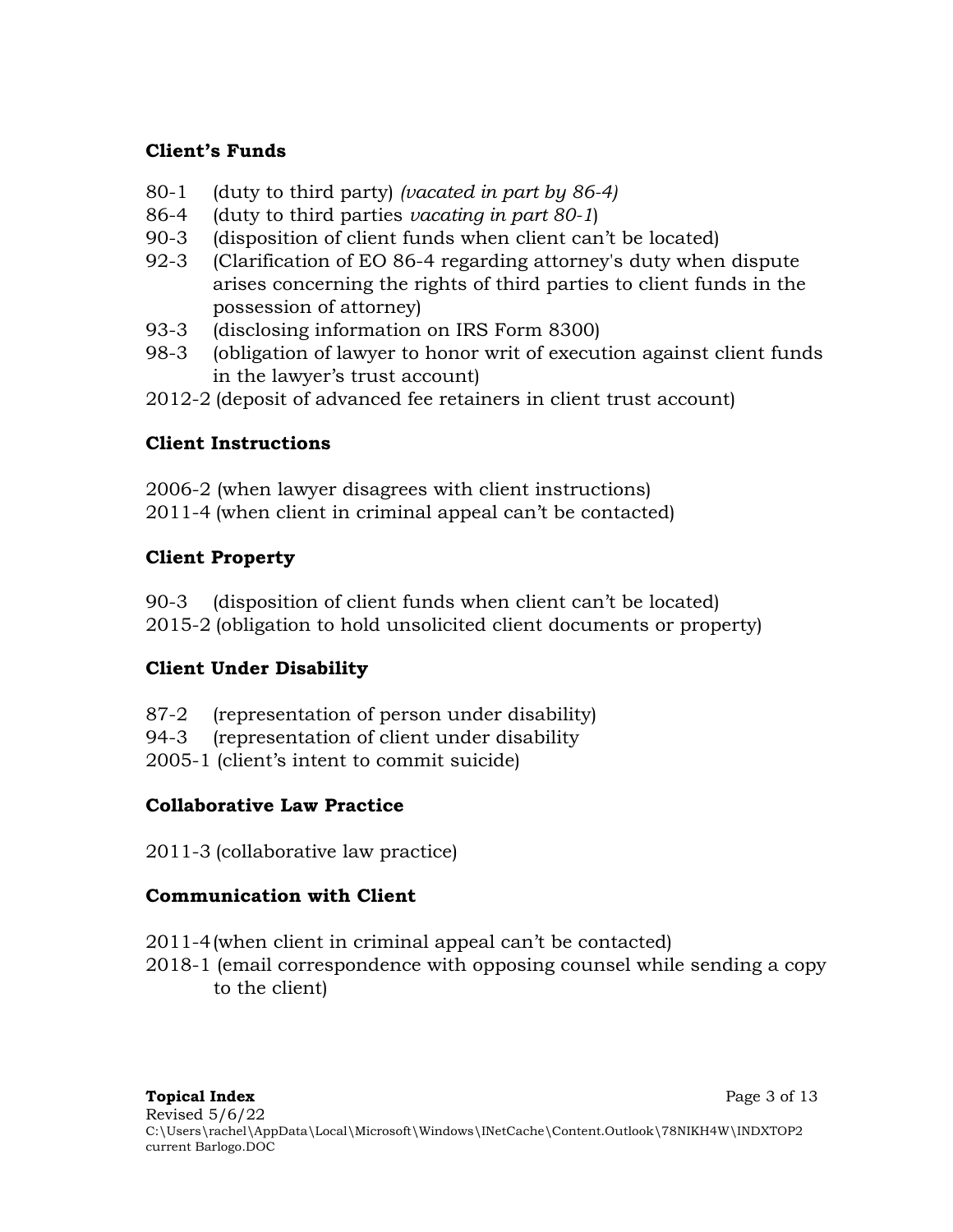#### **Communication with Non-Parties**

- 84-3 (advice to witnesses)
	- *(See communications with opposing party)*
- 88-4 (instructions to court reporters)

## **Communication with Opposing Party**

- 71-1 (government entity)
- 72-2 (attorney/client relationship in question)
- 84-11 (government employee)
- 85-2 (opposing experts) *(vacating 84-8)*
- 88-3 (former employee)
- 90-1 (dissenting shareholder/director attorney communication with majority directors)
- 91-1 (communication with former employees of corporation represented by counsel)
- 94-1 (communication with managing board of government body)
- 95-7 (communication with a represented party by an attorney acting pro se)
- 97-1 (unsolicited contact by opposing party)
- 98-1 (contact with defendant's insurer) *(vacating 78-4)*
- 2006-1 (lawyer communication with management of entity on lawyer's own behalf on a matter not in litigation)
- 2011-2 (communication with an employee of a represented corporation or entity)
- 2016-1 (May a lawyer surreptitiously track emails and other documents sent to opposing counsel?)
- 2017-2 (Attorney's Ability to Contact Government Official Who Is a Represented Party to Discuss Settlement or Other Policy Related to the Litigation)
- 2018-1 (email correspondence with opposing counsel while sending a copy to the client)
- 2018-2 (to provide contractually required notice)
- 2019-1 (obtaining confidential information)
- 2019-2 (A Lawyer's Duty Upon Receipt of Confidential Information Inadvertent but Unauthorized Disclosure)
- 2019-3 (A Lawyer's Duty Upon Receipt of Confidential Information Intentional Disclosure)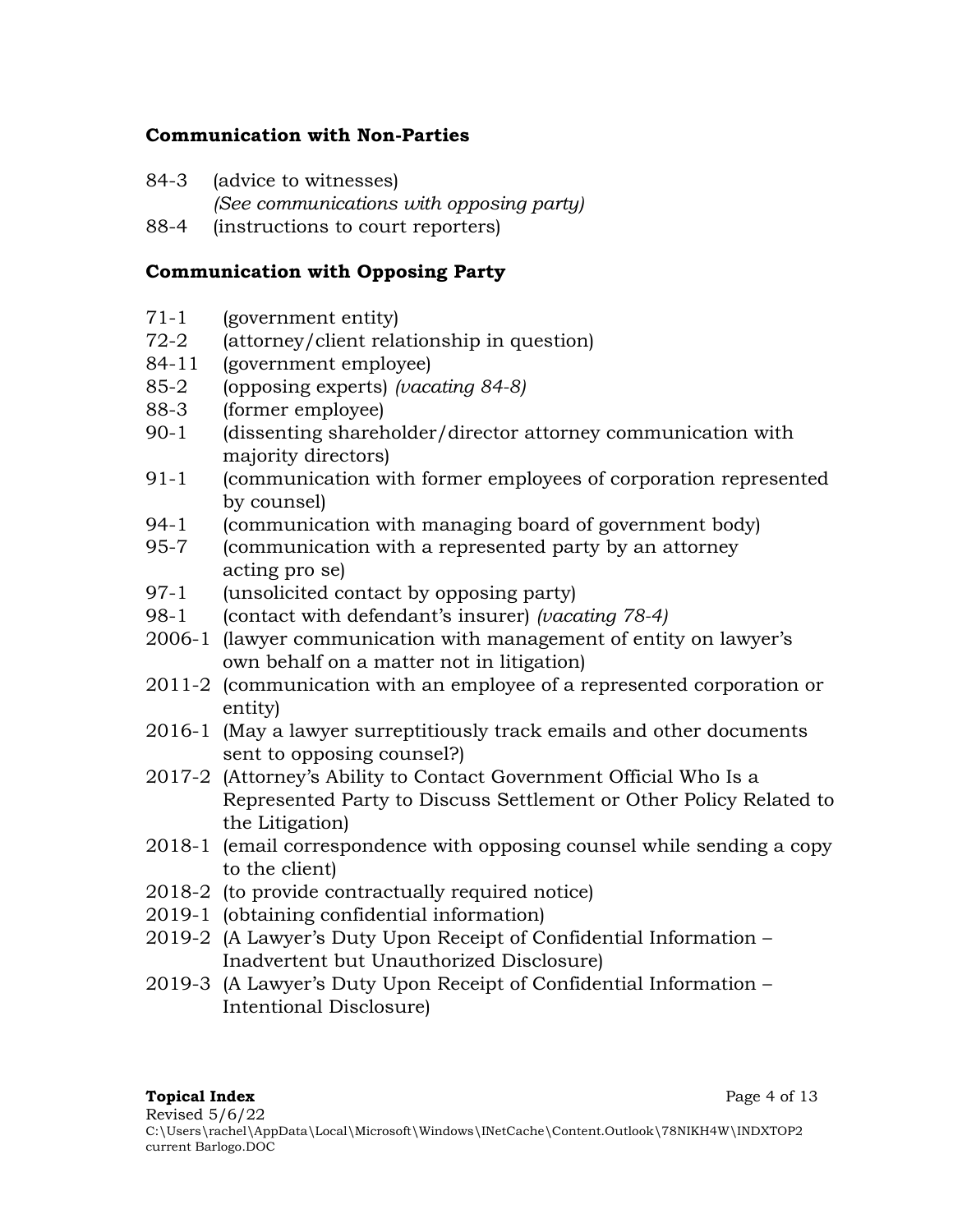## **Communications with Retained Experts**

85-2 (ex parte communication with experts retained by opposing counsel)

## **Communications with Third Parties**

- 96-2 (attorney representing a seller to third persons purchasing property encumbered by a deed of trust which contains a "due on sale" clause)
- 2017-2 (Attorney's Ability to Contact Government Official Who Is a Represented Party to Discuss Settlement or Other Policy Related to the Litigation)
- 2018-1 (email correspondence with opposing counsel while sending a copy to the client)

## **Competence**

2014-3 (cloud computing)

# **Conflicts of Interest**

- 76-1 (legislative/attorney)
- 76-3 (multiple criminal representation)
- 76-8 (former law clerk)
- 78-3 (opposing attorney joins firm)
- 82-2 (district attorney married to superior court judge)
- 83-5 (opposing attorney)
- 84-2 (former representation of partnership)
- 85-3 (former associate as witness)
- 85-6 (campaign disclosure)
- 86-2 (creditor's committee)
- 87-2 (representation of person under disability)
- 89-1 (concurrent representation of potentially adverse clients and class action)
- 91-2 (responsibilities of personal representative's attorney when conflict between personal representative and heirs) (modified by 2003-2)
- 91-3 (propriety of representing both parents and child when interests differ)
- 92-6 (sex between attorney and client of attorney's firm)
- 95-2 (government employee entering private practice with a firm handling litigation against attorney's former agency)

#### **Topical Index** Page 5 of 13 Revised 5/6/22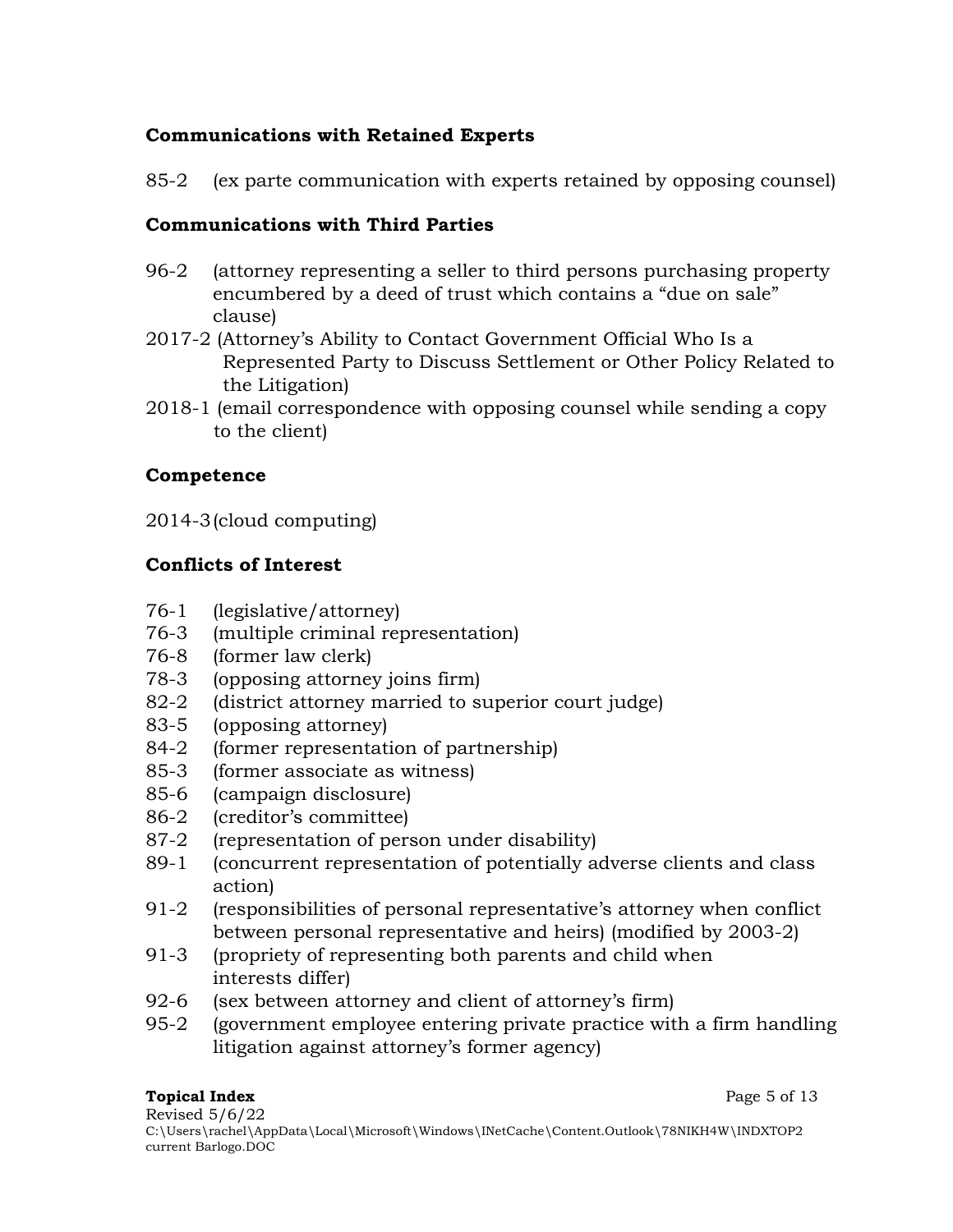- 96-5 (propriety of signing "attorney's representation" in settlement agreements)
- 96-6 (considerations when acting as an arbitrator in one proceeding and an advocate in another proceeding)
- 99-2 (municipal attorney representing board hearing disputed matter involving municipality)
- 99-3 (in-house insurance company counsel representing insureds)
- 2000-1 (representation of tribal tort claimants when U.S potentially liable for damages)
- 2000-2 (effect of confidential settlement agreement on precluding further representation for subsequent clients)
- 2001-1 (attorney's duties when criminal client's custodian advises client has breached conditions of release)(see also 2014-2)
- 2003-2 (responsibility of attorney representing the personal representative of an estate when the personal representative is engaging in fraudulent or criminal conduct
- 2008-2 (insurer does not become a client simply because attorney for insured pursues a subrogated claim)
- 2011-3 (collaborative law practice)
- 2012-3 (representation of closely held organization and its majority owners when their interests may be adverse to those of minority owners)
- 2014-2 (attorney's duties when informed that a criminal defendant is in violation of bail release conditions (clarification and supplement to 2001-1)
- 2014-4 (lawyer's indemnification of opposing parties)
- 2015-1 (lawyer posting bail for client)
- 2017-1 (May a lawyer for the employer in a worker's compensation case present a lump-sum settlement offer, inclusive of legal fees?)
- 2020-1 (multiple representation; mid-deposition representation)
- 2021-1 (Representation of Multiple Clients Charged in Criminal Cases)

# **Consents to Withdraw**

84-10 (advance consent to withdraw improper)

## **Contingency Fees**

- 74-3 (propriety)
- 76-9 (for investigator)
- 88-6 (interest in property subject to litigation)

#### **Topical Index** Page 6 of 13 Revised 5/6/22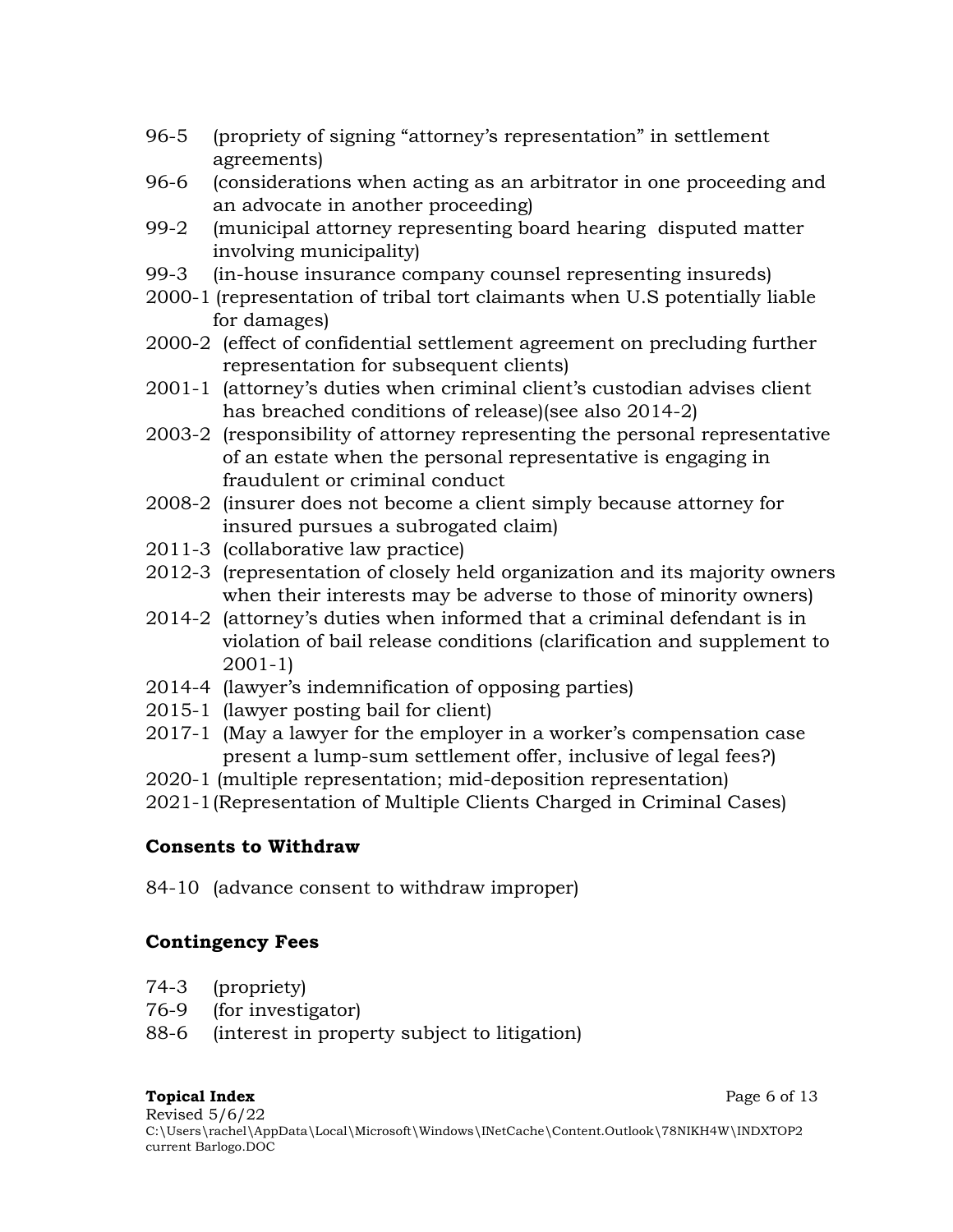- 92-4 (handling subrogation case on contingency basis when client able to pay hourly)
- 2004-2 (propriety of agreeing to pay attorney's fees assessed against a client if client loses on appeal)

## **Criminal Charges, Threatening or Initiating**

97-2 (use of threats of criminal prosecution in connection with a civil matter)

## **Criminal Defense Issues**

- 83-3 (perjury by former client)
- 84-1 (Propriety of Advice to a Defendant to Refuse to Submit to a Breathalyzer Test)
- 84-3 (advice to potential witnesses in a criminal case)
- 93-3 (disclosing information on IRS Form 8300)
- 95-3 (obligation of appointed defense counsel to reveal change in client's financial position affecting eligibility)
- 2001-1 (attorney's duties when advised by custodian that criminal defendant has breached conditions of client's release)(see also 2014- 2)
- 2005-1 (client's intent to commit suicide if convicted)
- 2006-2 (responsibilities of a lawyer to honor client's instructions on means of representation in criminal cases)
- 2009-1 ( misleading to characterize a fee or retainer as "nonrefundable") (Modification of Ethics Opinion 87-1)
- 2011-4 (duties of an attorney in a criminal appeal when the client cannot be contacted)
- 2012-2 (deposit of advanced fee retainers in client trust account)
- 2014-2 (attorney's duties when informed that a criminal defendant is in violation of bail release conditions (clarification and supplement to 2001-1)
- 2015-1 (lawyer posting bail for client)
- 2021-1 (Representation of Multiple Clients Charged in Criminal Cases)

# **Duties to the Court**

- 93-1 (in a civil action without filing an Entry of Appearance)
- 95-3 (obligation of appointed defense counsel to reveal change in client's financial position affecting eligibility)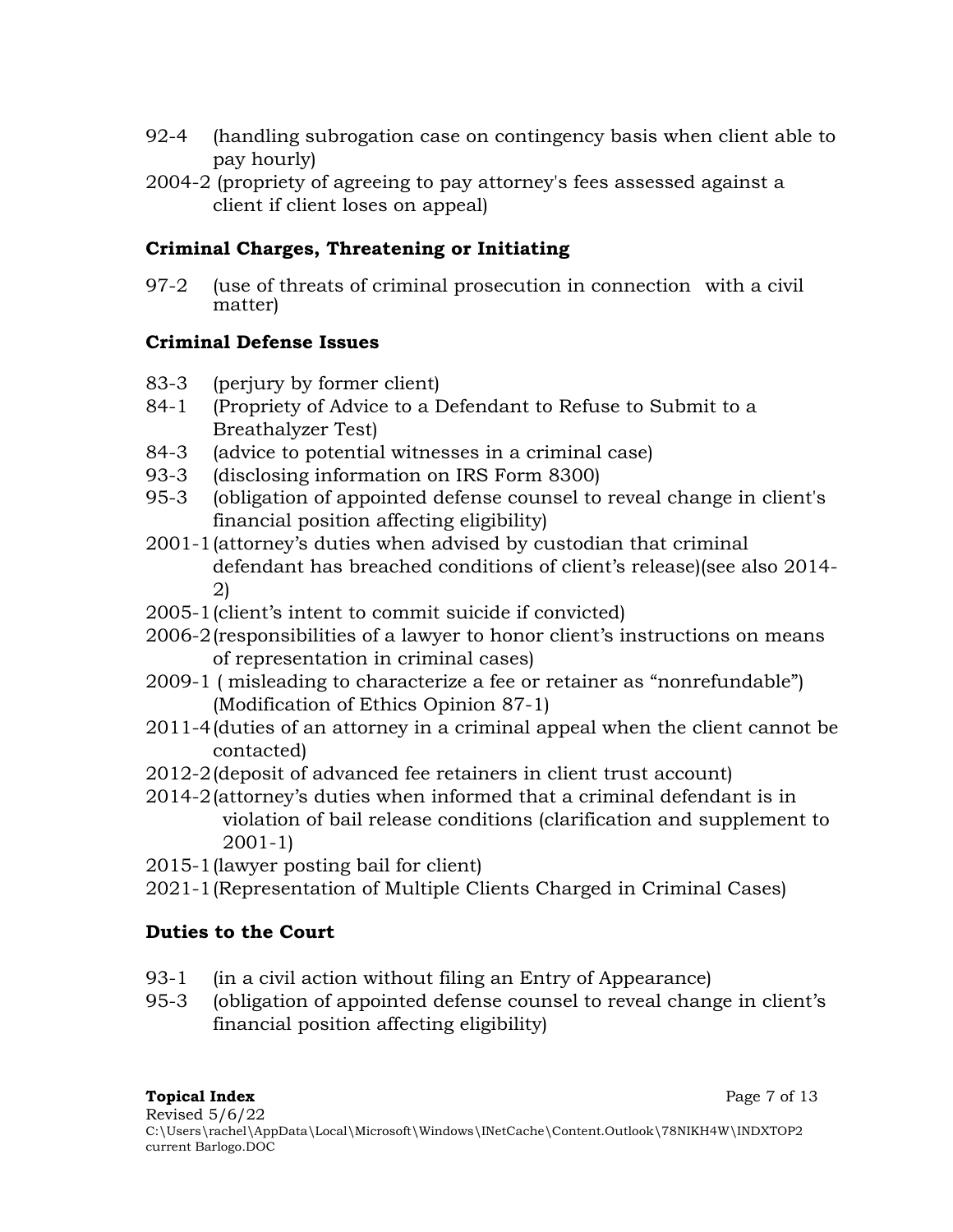- 98-3 (obligation of lawyer to honor writ of execution against client funds in the lawyer's trust account)
- 2001-1 (attorney's duties when criminal client's custodian advises client has breached conditions of release)
- 2003-2 (responsibility of attorney representing the personal representative of an estate when the personal representative is engaging in fraudulent or criminal conduct

# **Duties to Third Parties**

- 80-1 (propriety of attorney remitting monies when should have known there were liens) *(vacated in part by 86-4)*
- 86-4 *(vacating, in part, 80-1)*
- 88-2 (circumventing "due on sale" clause of real) property conveyance)
- 92-3 *(clarification of 86-4*)
- 2003-2 (responsibility of attorney representing the personal representative of an estate when the personal representative is engaging in fraudulent or criminal conduct
- 2008-2 (insurer does not become a client simply because attorney for insured pursues a subrogated claim)
- 2014-4 (lawyer's indemnification of opposing parties)

# **Federal Practice**

2010-1 (immigration practice when not admitted in Alaska)

## **Fees**

- 74-2 (referral)
- 74-3 (contingency)
- 76-5 (obligation to explain)
- 79-1 (interest)
- 85-5 (credit cards; interest)
- 86-1 (intra-office discussions)
- 86-3 (referral of clients identity to credit bureau)(reaffirmed by 2000-3)
- 87-1 (non-refundable fee deposits)
- 93-3 (disclosing information on IRS Form 8300)
- 95-4 (charges to clients for disbursements and other expenses)
- 96-1 (billing clients for contract attorney legal services)
- 96-4 (propriety of billing more than one client for the same hours)
- 99-1 (outside auditor review of billings of counsel retained for insured)

#### **Topical Index** Page 8 of 13

Revised 5/6/22 C:\Users\rachel\AppData\Local\Microsoft\Windows\INetCache\Content.Outlook\78NIKH4W\INDXTOP2 current Barlogo.DOC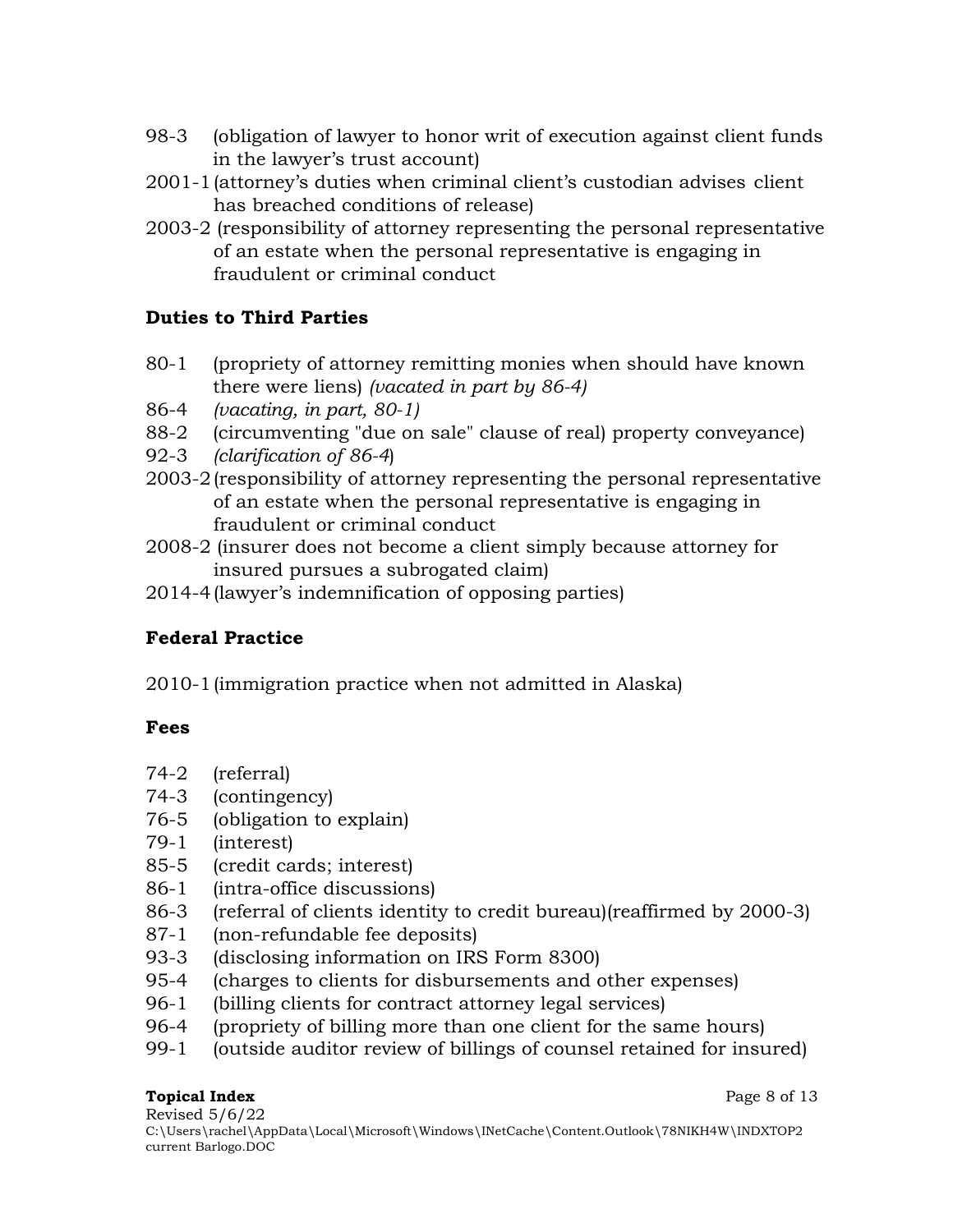- 2000-3 (reaffirmation of 86-3, referral of client identity to credit bureau)
- 2006-3 (disclosure of insurance defense attorney bills to non-insurer contractors for screening)
- 2009-1 (misleading to characterize a fee or retainer as "nonrefundable")
- 2012-2 (deposit of advanced fee retainers in client trust account)
- 2014-1 (charging clients a surcharge to use credit cards for legal services)
- 2017-1(May a lawyer for the employer in a worker's compensation case present a lump-sum settlement offer, inclusive of legal fees?)

# **File Copying**

95-6 (withhold a client's file unless client pays for copying file)

## **File Disclosure**

96-3 (pursuant to subpoena)

#### **File Retention Requirements**

84-9 (providing opposing parties with copies of draft documents; record and file retention requirements)

## **File Return**

- 2003-3 (documents included in file to be returned to client)
- 2004-1 (lawyer's right to withhold expert reports where client fails to pay for them)
- 2011-1 (client entitled to original file on request)

## **Financial Position**

95-3 (obligation of appointed defense counsel to reveal change in client's financial position affecting eligibility)

## **Firm Names**

- 69-4 (Anchorage Legal Center)
- 71-3 (Non-Alaska lawyers)
- 94-2 (simultaneous use of more than one name for law firm)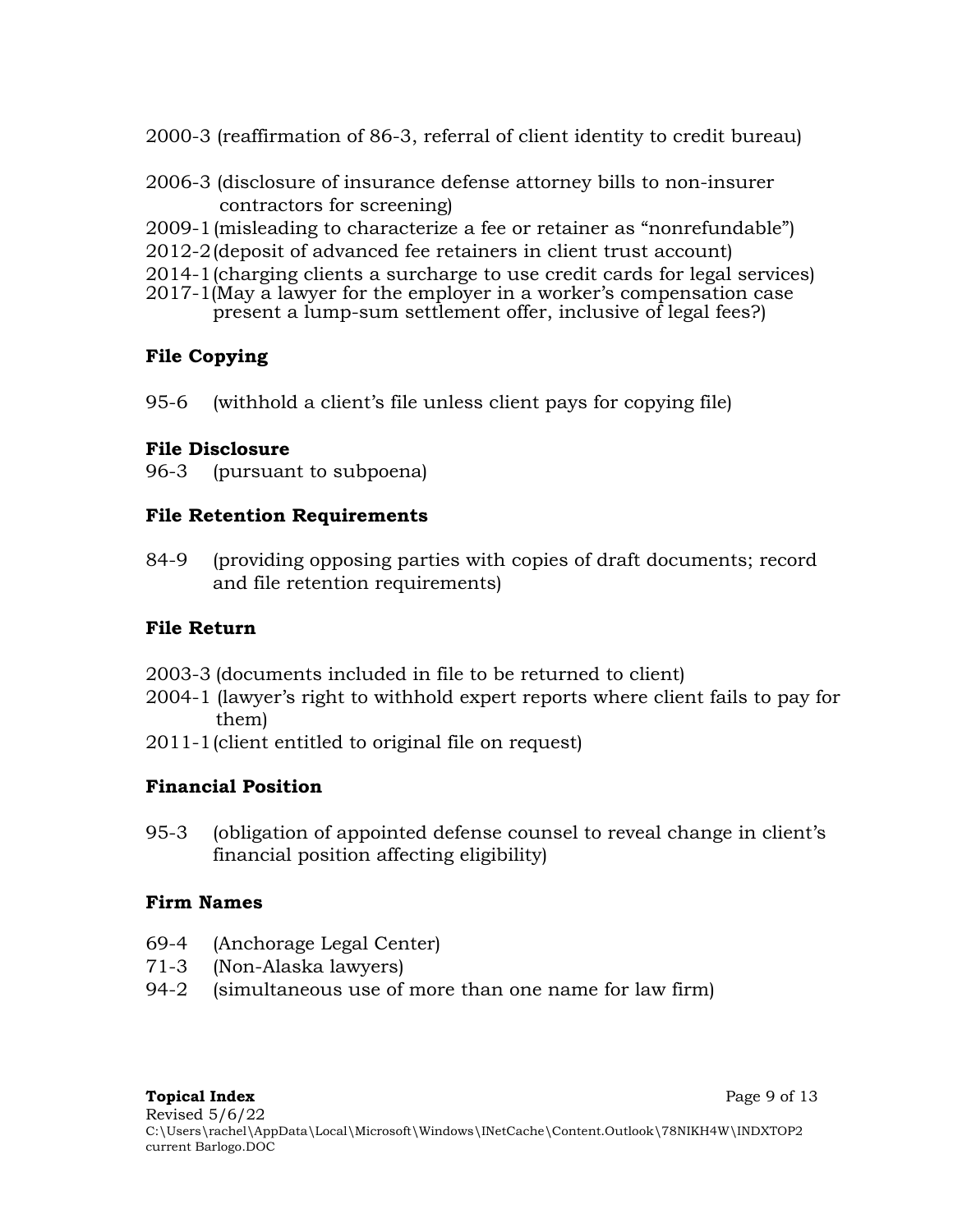#### **Former Judges**

2006-4 (use of prior judicial service information by candidate for office)

#### **Government Employees**

- 83-4 (government attorney entering private practice with a firm handling litigation against former agency)
- 99-2 (municipal attorney representing board hearing disputed matter involving municipality)

## **Guardians Ad Litem**

85-4 (confidentiality requirements)

## **Judicial Candidates**

- 85-1 (applicability of Canon 7 of Code of Judicial Conduct to candidates for judicial appointment)
- 88-5 (endorsement by sitting judge)

#### **Lawyer Changing Firms**

2005-2 (obligations when a lawyer changes firms)

## **Lawyer Wellness or Impairment**

2022-1 (A Lawyer's Duty with Respect to Potentially Impaired Members of the Bar)

## **Legal Assistants**

73-1 (use, generally)

## **Maintenance or Champerty**

- 74-1 (agreements between plaintiff and co-defendants which changes alignment of one or more parties)
- 83-2 (whether disciplinary rules requires attorney to inform re: perjury)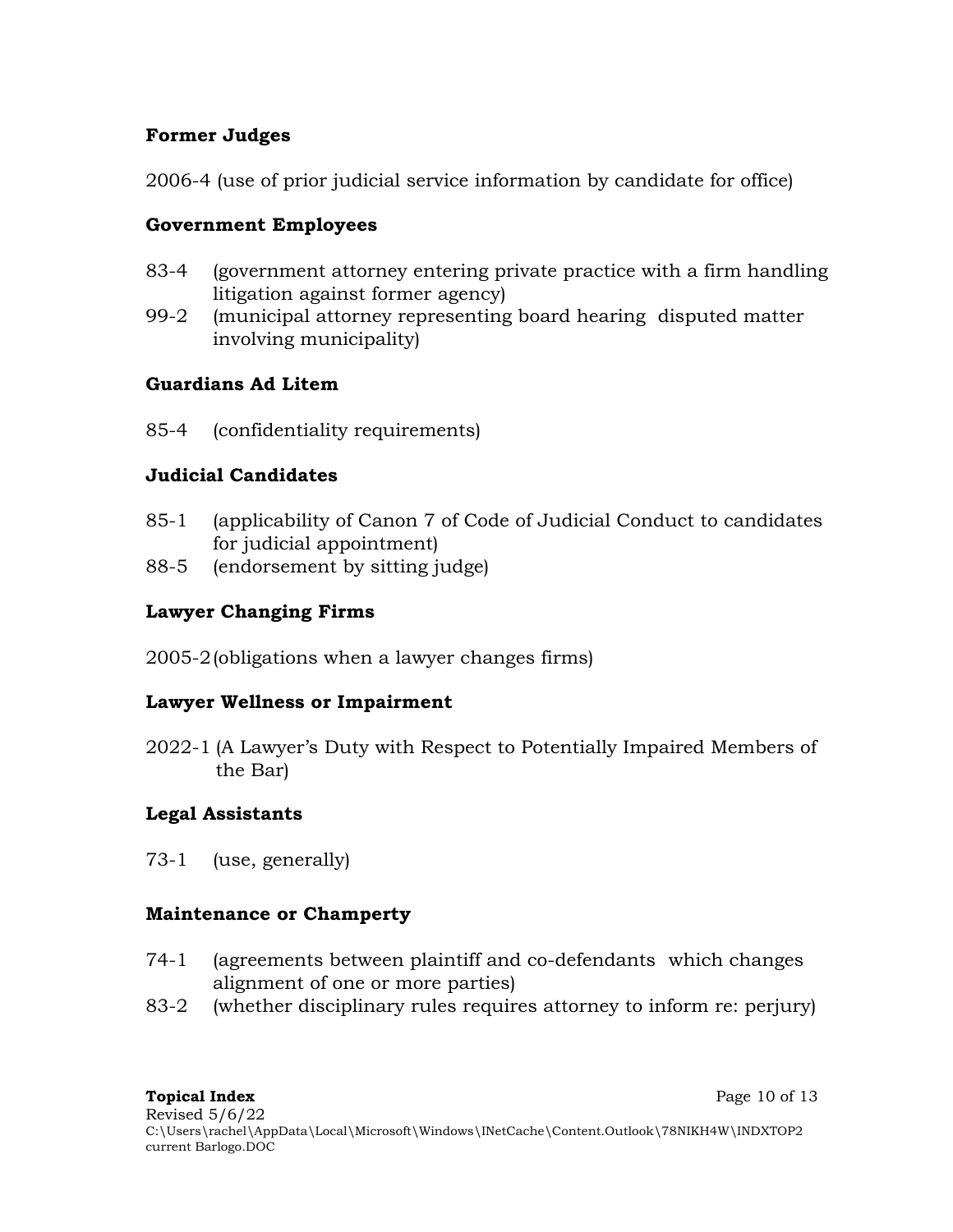#### **Partnerships Alaska Lawyers and Non-Alaska Lawyers**

71-3 (letterhead)

## **Preparation of a Client's Legal Pleadings**

93-1 (in a civil action without filing an Entry of Appearance)

#### **Public Officials**

85-6 (disclosure of client names)

## **Recording Telephone Conversations**

2003-1 (Undisclosed Recording of Conversations by Lawyer)

## **Removing Materials from Opposing Attorney's Trash Receptacle**

79-2 (propriety of removing materials from attorney's trash)

#### **Restriction on Right to Practice**

2000-2 (effect of confidential settlement agreement on precluding further representation for subsequent clients)

## **Settlement Agreements**

- 2000-2 (effect of confidential settlement agreement on precluding further representation for subsequent clients)
- 2017-1(May a lawyer for the employer in a worker's compensation case present a lump-sum settlement offer, inclusive of legal fees?)

#### **Sex with Client**

- 88-1 *(clarified by 92-6)*
- 92-6 (sex between attorney and client of attorney's firm)

## **Sharing Office Space with Non-Lawyer**

**Topical Index** Page 11 of 13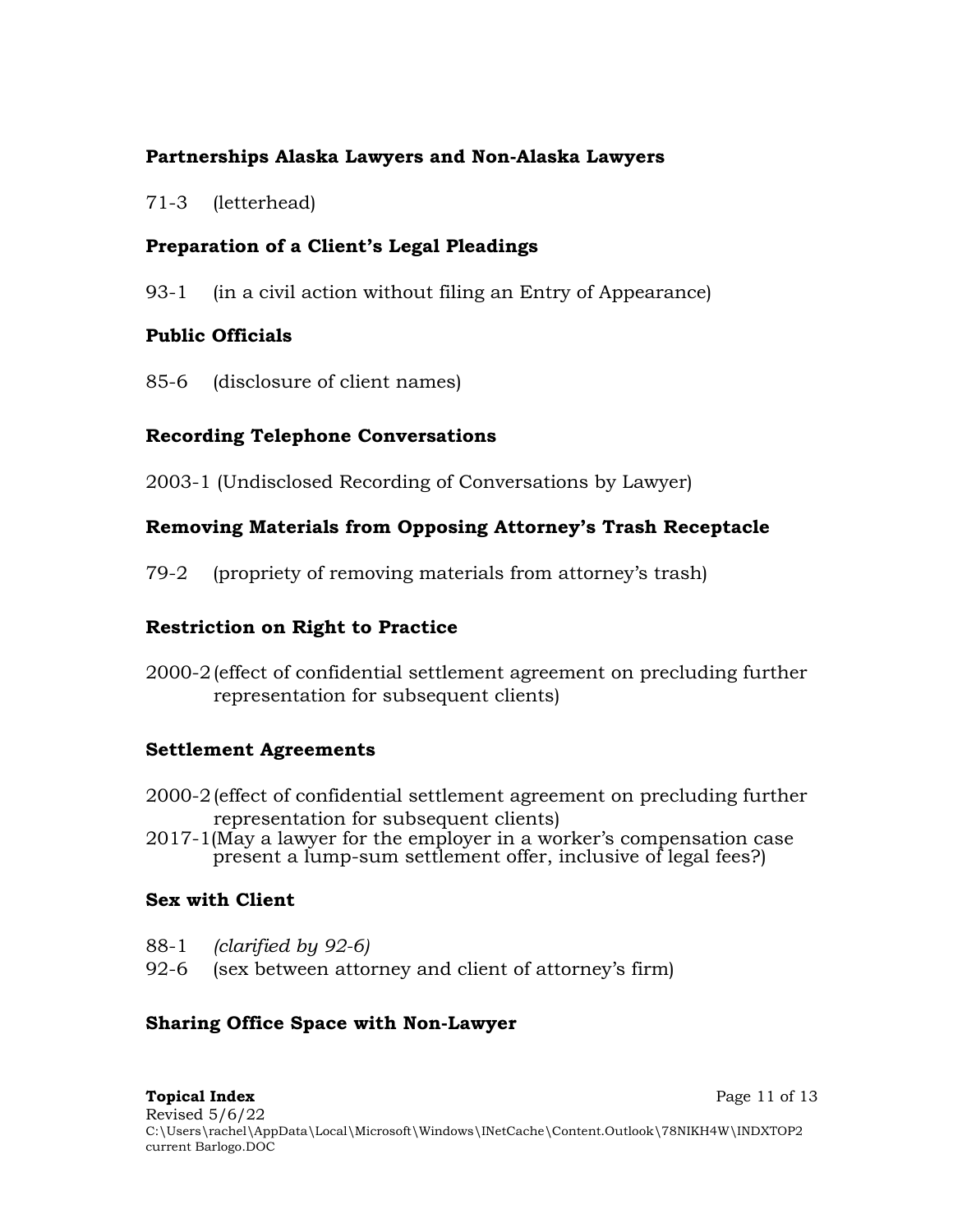68-1 (sharing office space with non-lawyer)

## **Solicitation of Clients**

- 92-1 (solicitation of class action clients after certification)
- 92-5 (solicitation of clients in mass disasters and otherwise)
- 2020-1 (multiple representation; mid-deposition representation)

## **Solicitation of Pro Bono Case**

81-1 (solicitation of pro bono case)

# **Statute of Limitations**

2004-3 (responsibilities when client cannot be contacted)

## **Surrogate Mothers**

84-4 (Propriety of Attorney Drafting A "Surrogate Mother" Contract)

# **Third Party Funds**

- 80-1 (duty to third parties)
- 86-4 (duty to third parties *vacating in part 80-1*)
- 92-3 *(clarification of 86-4)*
- 2003-2 (responsibility of attorney representing the personal representative of an estate when the personal representative is engaging in fraudulent or criminal conduct

# **Withdrawal**

- 89-3 (insured objects to counsel retained by insurance company)
- 84-10 (consent to withdraw executed when representation undertaken)
- 91-5 (ethical obligation to withdraw after undertaking representation of estates with factually conflicting positions in litigation)
- 2003-3 (documents included in file to be returned to client)
- 2004-1 (lawyer's right to withhold expert reports where client fails to pay for them)
- 2004-3 (responsibilities when client cannot be contacted)
- 2011-1 (client entitled to original file on request)

# **Topical Index** Page 12 of 13